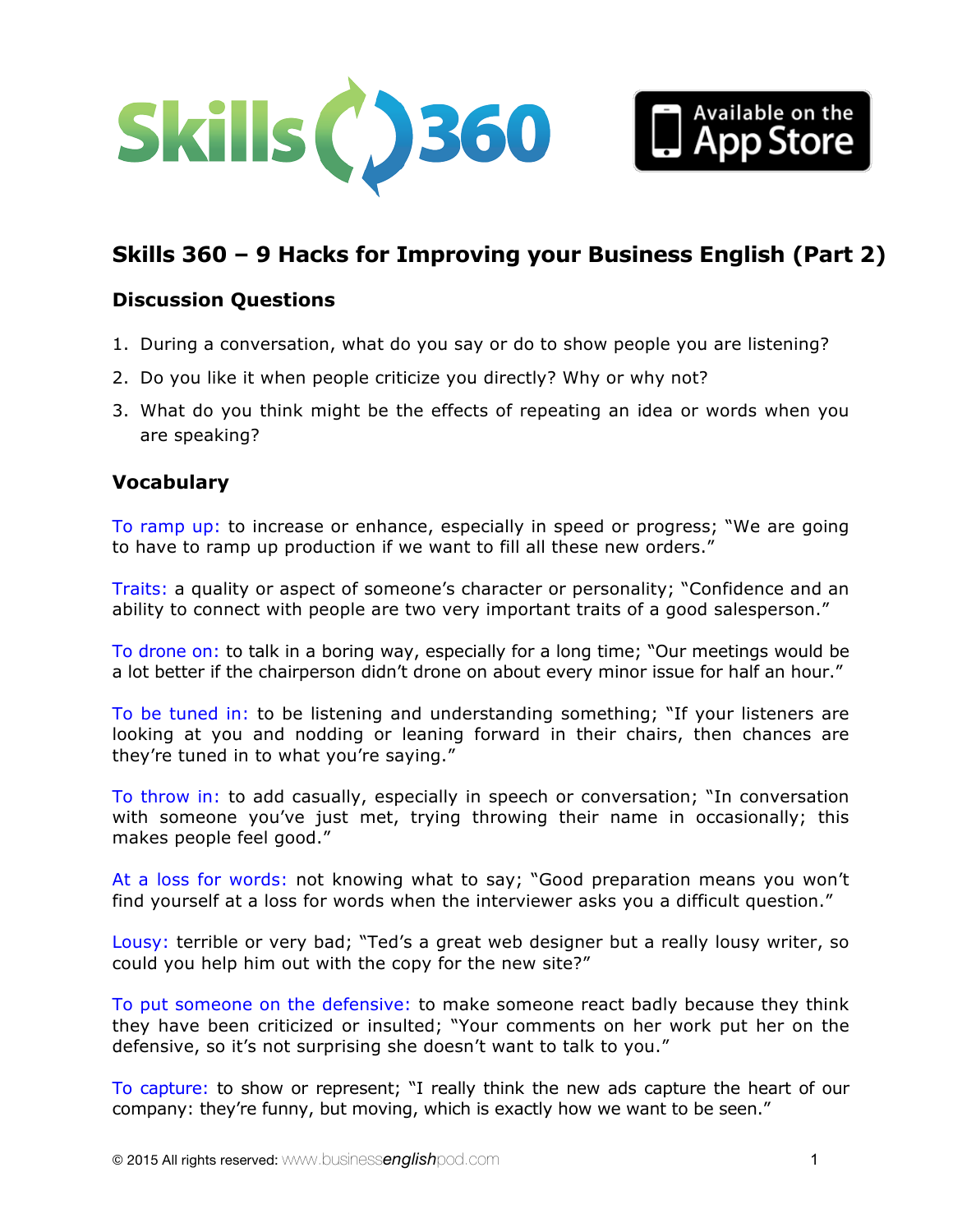To be wrapped up in: to be a part of something else; "Gina's disappointment with the meeting is wrapped up in her overall bad feelings about the project."

To have a special knack for something: to be especially or naturally good at doing something; "Brett, you should really work in marketing; you've got a special knack for expressing big ideas in just a few short words."

To pitch an idea: to try to convince or persuade people that an idea or proposal is good; "If you think you've got a good development idea, put together a 10-minute presentation and I'll give you time to pitch the idea at the next product meeting."

Trick: an effective way of doing something; "Listen Miranda, I can teach you a trick to reformatting your document that will take you 10 minutes instead of an hour."

Indirect language: we use "indirect language" when we communicate an idea without saying it directly; "Indirect language can be useful for criticizing, but be careful using it for request, because people might not realize you're asking them for something."

On the something side: a little bit something, where "something" is an adjective; "Well, I think the Thinkpads are good machines for our purposes, but they're a bit on the heavy side for a laptop."

To get someone's back up: to bother someone or make them angry; "A good manager can take feedback constructively rather than getting his back up when someone comments on his work."

To stick: to stay in memory or be difficult to forget; "During your presentation, you can help your main ideas stick in your listeners' minds by using shocking or colourful images."

Impactful: having a large effect; "We paid good money to get a famous motivational speaker as a conference keynote because we wanted something truly impactful to kick off the event."

Killer: very excellent or very difficult; "Tech enthusiasts will be happy to find some killer new gadgets at this year's Consumer Electronics Show."

On the fly: without preparation; "I need to prepare detailed notes for my talk, because unlike some more experienced speakers, I can't just speak for an hour on the fly."

Talking points: an important idea that supports what you are trying to explain; "Some people will hang up on you, but if you just stick to the talking points with every new call, you'll start to make some sales."

To go in blind: to go into a situation without knowing much about it or without preparation; "It's a bad idea to do into your interview blind; you need to learn about the position and the company in detail."

Surefire: certain to be effective or successful; "One of the most surefire ways of getting more done each day is to delegate tasks to other people."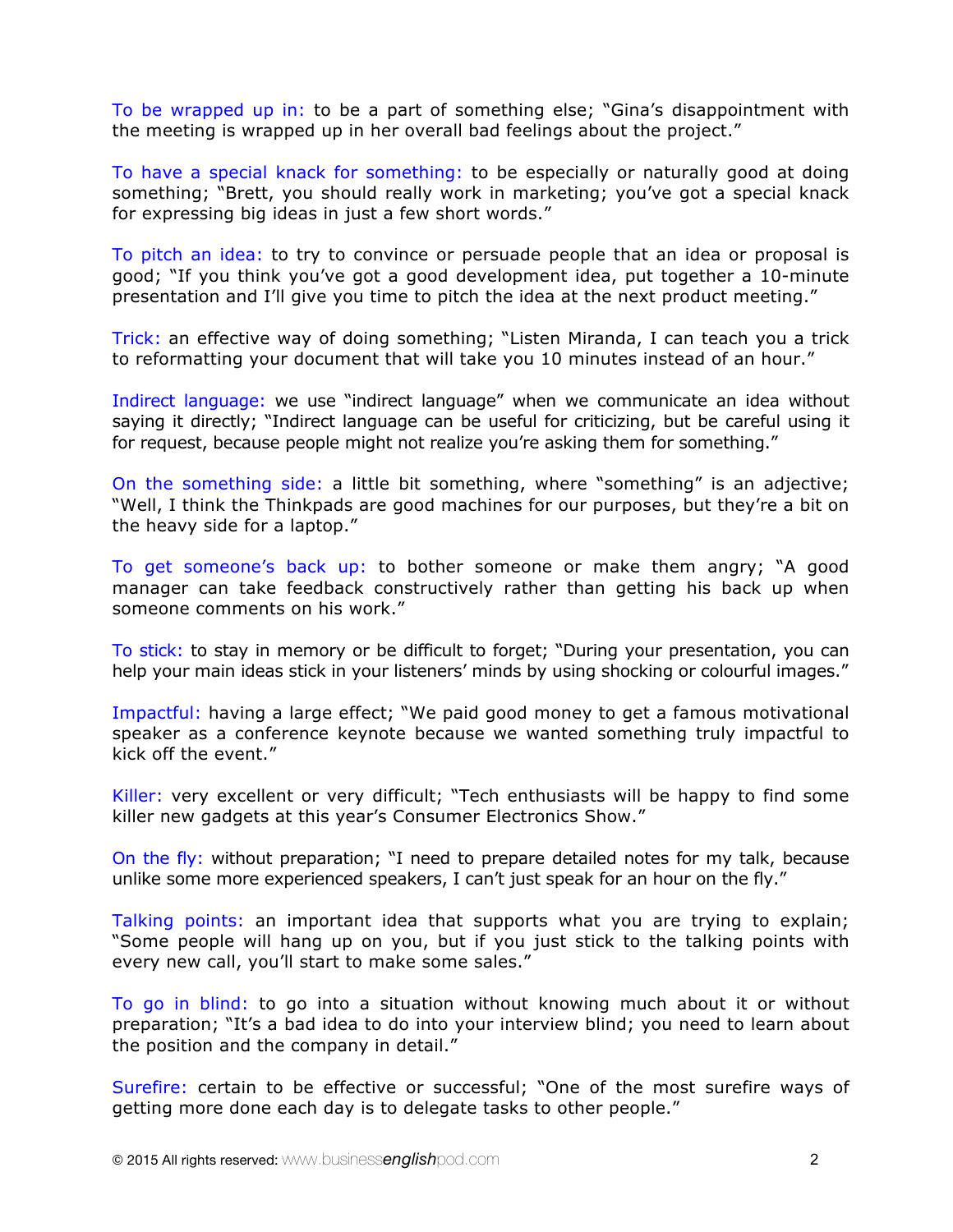## **Transcript**

Hello and welcome back to the Skills 360 podcast. I'm your host, Tim Simmons, and today I want look to give you more great tips for ramping up your business English skills.

You've probably heard that one of the traits of a great business leader is the ability to *communicate*. So, what does it mean to be a good communicator? What does a good communicator actually do? Well, there are a few things that every good communicator does. In our last lesson I covered a few of these special techniques, and today I want to add to that list.

When you think of being a good communicator, you probably think about speaking skills. But my first bit of advice is all about *listening.* Nobody likes it if you drone on and never give anyone else a chance to speak. You've got to learn to keep your mouth closed and your ears open. And you've got to listen *actively* to actually show people you're listening. That starts with smiling and nodding, which are simple habits that let the speaker know you're tuned in.

But that's not all. You can throw in the occasional "yes," or "I see." Or you can echo what the other person is saying, like "a 30% increase? Impressive." If you do this, people know you're engaged. And that's especially important when you can't actually see the other person, like when you're talking on the phone or in a teleconference.

All right, so we've covered listening. Now I want to give you some speaking techniques. First off, have you ever found yourself at a loss for words when you have to criticize someone or their work? Because you know that it's not just what you say that is important, it's how you say it, right? If you just come out and say "your report was lousy," you're going to put the person on the defensive. Instead, you need to be a bit more indirect. Try something like "well, I think there are some things you could work on." Better yet, combine the criticism with some praise, like this: "I think you captured the main ideas, but you might want to make the summary a little clearer." Wouldn't you rather hear feedback like that?

This kind of indirect criticism is wrapped up in something bigger that every great communicator has a special knack for: being diplomatic. Diplomatic language is *careful* language. And I'm not just talking about criticizing or disagreeing. Careful language is also necessary when you make suggestions or pitch an idea.

One of the tricks to being diplomatic is using words that soften what you're saying. We can do that with modal verbs, like "can" and "could" and "might." For example, think about the difference between "that is too expensive" and "that might be too expensive." Sure they have the same meaning, but one is softer. And a bit of indirect language will make it even more diplomatic, like "I'm wondering if that idea might be a bit on the expensive side." That's certainly not going to get anyone's back up, is it?

Another way to soften a statement is to use words of possibility, such as "maybe" or "perhaps." Imagine you want to suggest buying new computers. You might say "we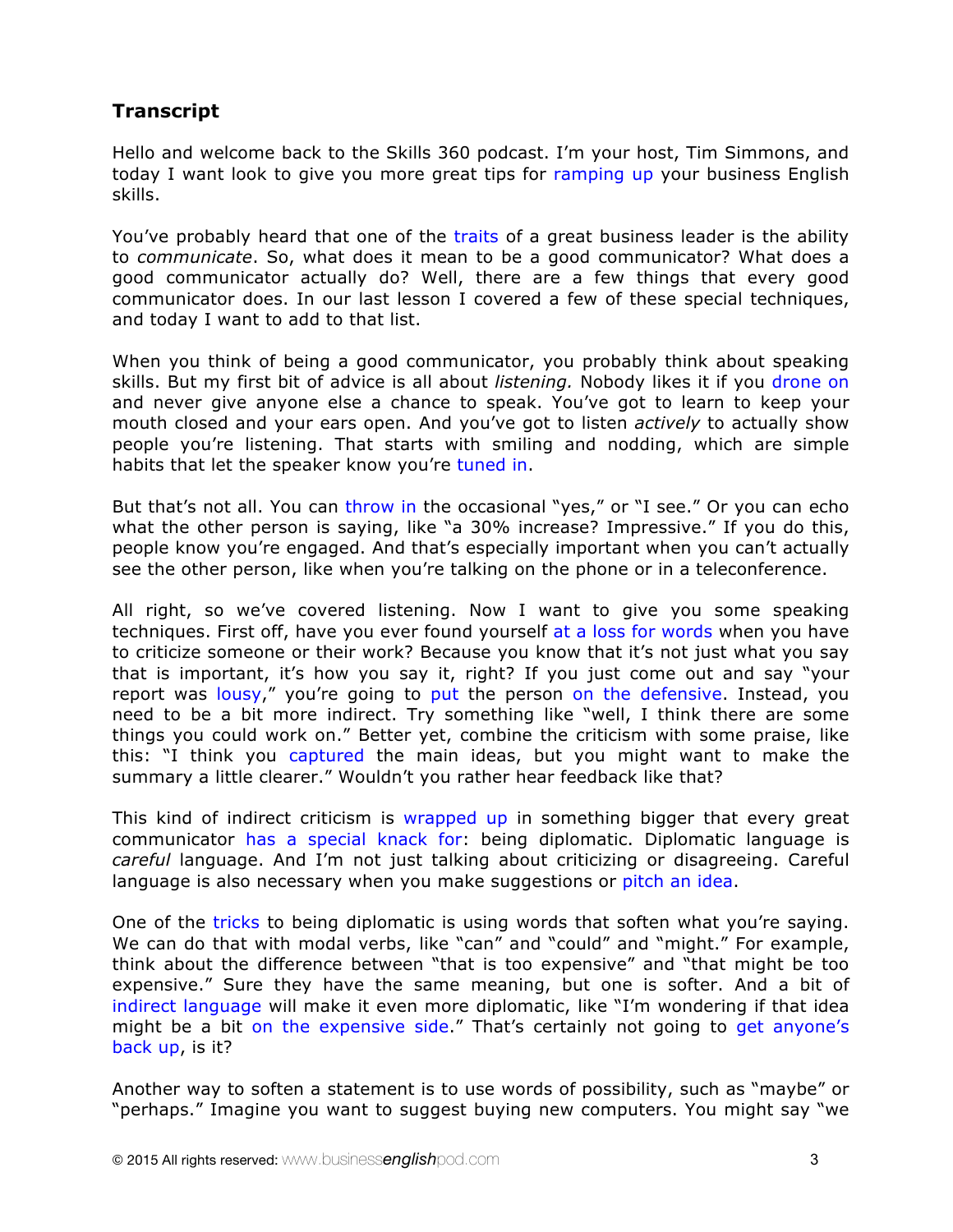need to buy new computers," but that might sound too forceful. Instead, how about something like "perhaps we could buy some new computers?"

So, a diplomatic approach can make people more receptive. But you also want your ideas to stick in people's memory, and a great way to do that is with repetition. You can try repeating an important word or idea so people don't forget it. Or you can try repeating a certain structure or way of saying something. For example, think about a sentence like "we've got to get costs down and get our revenue up." Using "get down" and "get up" in this way makes it more impactful, and more memorable.

So there we have it – some quick and easy ways to improve your business English… Oh wait, there's one more killer technique that beats all the rest: preparation. If you have difficulty speaking on the fly or phrasing things the way you want them, then plan ahead. Find out who you're going to be talking to, and adapt what you say for that audience. Make sure you know what talking points are so you can do well in that negotiation. Before that big interview, rehearse your answers. Whatever you do, don't go in blind.

So there you have it: surefire ways to be a great communicator. Remember to be an active listener, careful with criticism, diplomatic, and use repetition. And finally, don't forget there's no substitute for good preparation.

That's all for today. If you'd like to test yourself on what we've just covered, have a look at the **BusinessEnglishPod.com** website. There you'll find a quiz about today's show as well as a complete transcript.

So long. And see you again soon.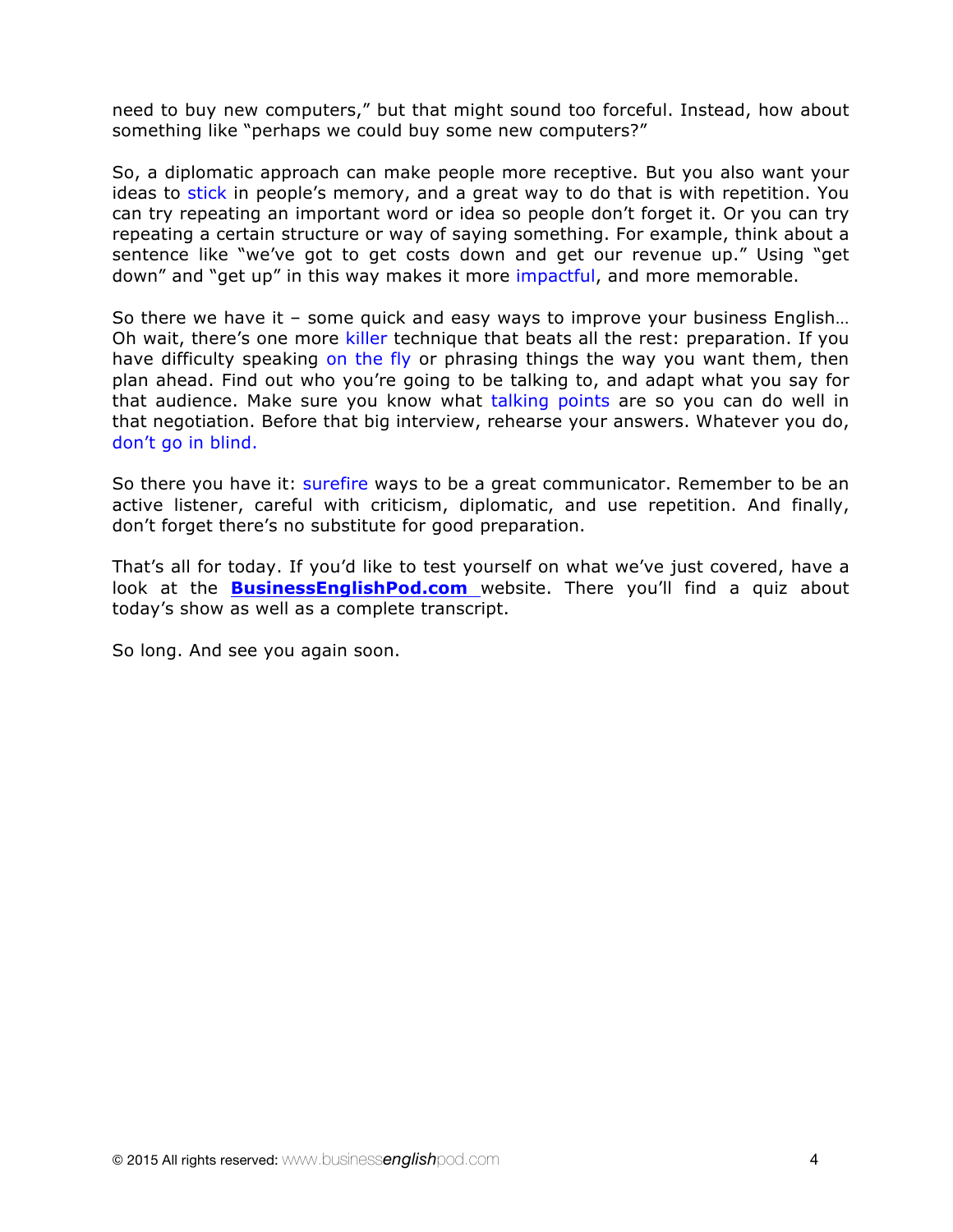## **Review**

- 1. Which of the following can show active listening? [Select all that apply]
	- A "I see."
	- B Interrupting the speaker.
	- C Using indirect criticism.
	- D Nodding.
	- E Using words of possibility.
	- F Smiling.
	- G Echoing what the speaker says.
	- 2. When is active listening especially important?
		- A When you want to persuade someone of your opinion.
		- B When someone tends to react poorly to criticism.
		- C During interviews.
		- D During telephone conversations.
	- 3. Which of the following are NOT examples of indirect criticism? [choose 2]
		- A "Your presentation at yesterday's meeting was quite disappointing."
		- B "I think your lead-in was great, but the conclusion needs some work."
		- C "In my opinion, your presentation was far too long and packed with information."
		- D "I wonder if you could work on some of the transitions in your presentation?"
	- 4. What types of words can help to make a statement more diplomatic? [Select all that apply]
		- A Words of possibility.
		- B Action verbs.
		- C Modals.
		- D Repeated words.
		- E Academic words.
		- F Indirect language.
	- 5. What can repetition help you do?
		- A Make listeners remember what you say.
		- B Make people more receptive to criticism.
		- C Make people listen more actively.
		- D Speak more diplomatically.
	- 6. What is the single most important way to improve your business English skills?
		- A Use indirect language.
		- B Listen more than you speak.
		- C Prepare.
		- D Organize your ideas.